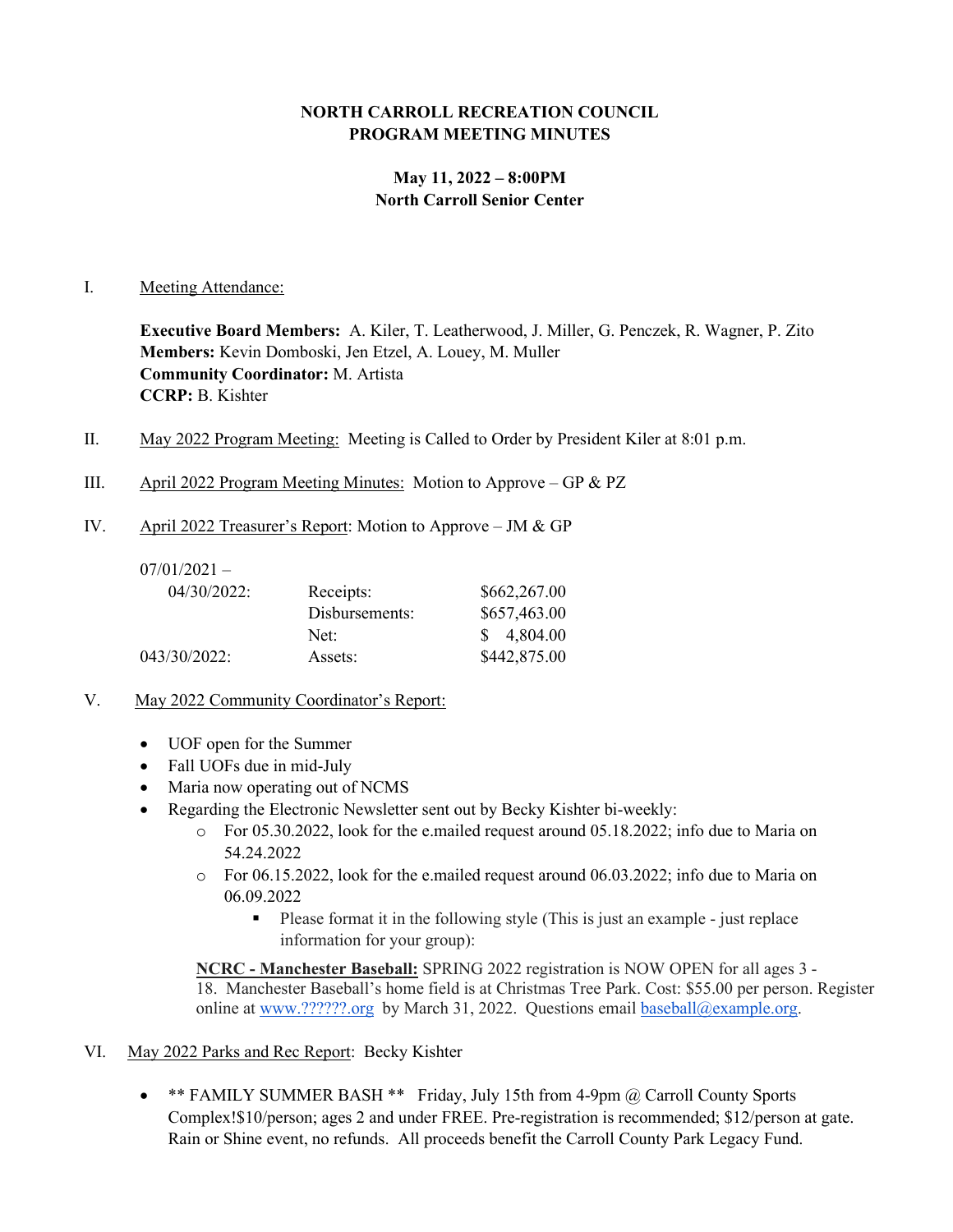Admission to the event includes: Live Music by Poison Whiskey; Beer & Wine Garden (\$); Moon Bounce/Obstacle Course; Field Games for both Kids & Adults; Dunk Tank (\$); Corn Hole & Horseshoes; Face Painting; Balloon Art; Kona Ice (\$); Food & Beverages (\$); And More!!

- FREE Youth Fishing Rodeo May 22nd  $\omega$  Krimgold Park rain or shine pre-registration highly recommended. Prizes, trophies – bring your own gear.
- Volunteer Listing was updated  $5/9/22$ .
- Fall Field and Indoor requests submissions is mid-July.
- North Carroll Rec's last reported Background Check Cost Recovery payment was received 11/22/21 for FYE6/21. Reminder that payments should now be made quarterly to the Dept. as each season closes.
- NCMS light bulbs are ordered and Fern Rodkey will notify the Dept. when the field is dry enough to get on it to change them.

### VII. May 2022 President's Report:

Old Business:

- COVID-19 Update: Nothing new
- NCHS:
	- o NCHS now managed by Coppermine
- Reminder to contact Jameson Greenwood for equipment donations through Replay Hampstead
- Reminder to include receipts and details for deposits/check requests through Rich.

### New Business:

- NCRC Executive Board Election Details (Proposed; To be voted on at next meeting):
	- o In order to stagger the board members terms:
		- Three Board Member will serve one additional year: TL, JM, HLS
		- Remaining Board Members will serve an additional two-year term: AK, GP, RW, PZ
		- At the conclusion of the above terms, the elections will again be for a two year term
		- Nominations are open as well
		- Reviewed the Cape Horn Light Plan from last meeting
		- Reviewed new Christmas Tree Park contract with Baseball/Football.

### VIII. Committee Reports:

- Fields No report was given.
- Grievance None to report
- Membership: 1,998 up from 1,994 in April
- Scholarship:
	- o The scholarship committee met on Thursday, April 28, 2022, at Rich Wagner's office. Six members along with myself as the chair met at 7:00 pm to review the applications submitted and then select the winners to be awarded funding. We had a total of 10 applications received within the required due date of April 15, 2022. Eight applications were found to have met the requirements as set forth in the application instructions and two were disqualified and rejected. Both of these applications were rejected for failing to have a letter of recommendation from a school official and a letter from a non-school related person. Both applicants had submitted both letters from two different school officials. The remaining eight applications were then reviewed and assigned points for each of the six required elements. The points were then totaled resulting in